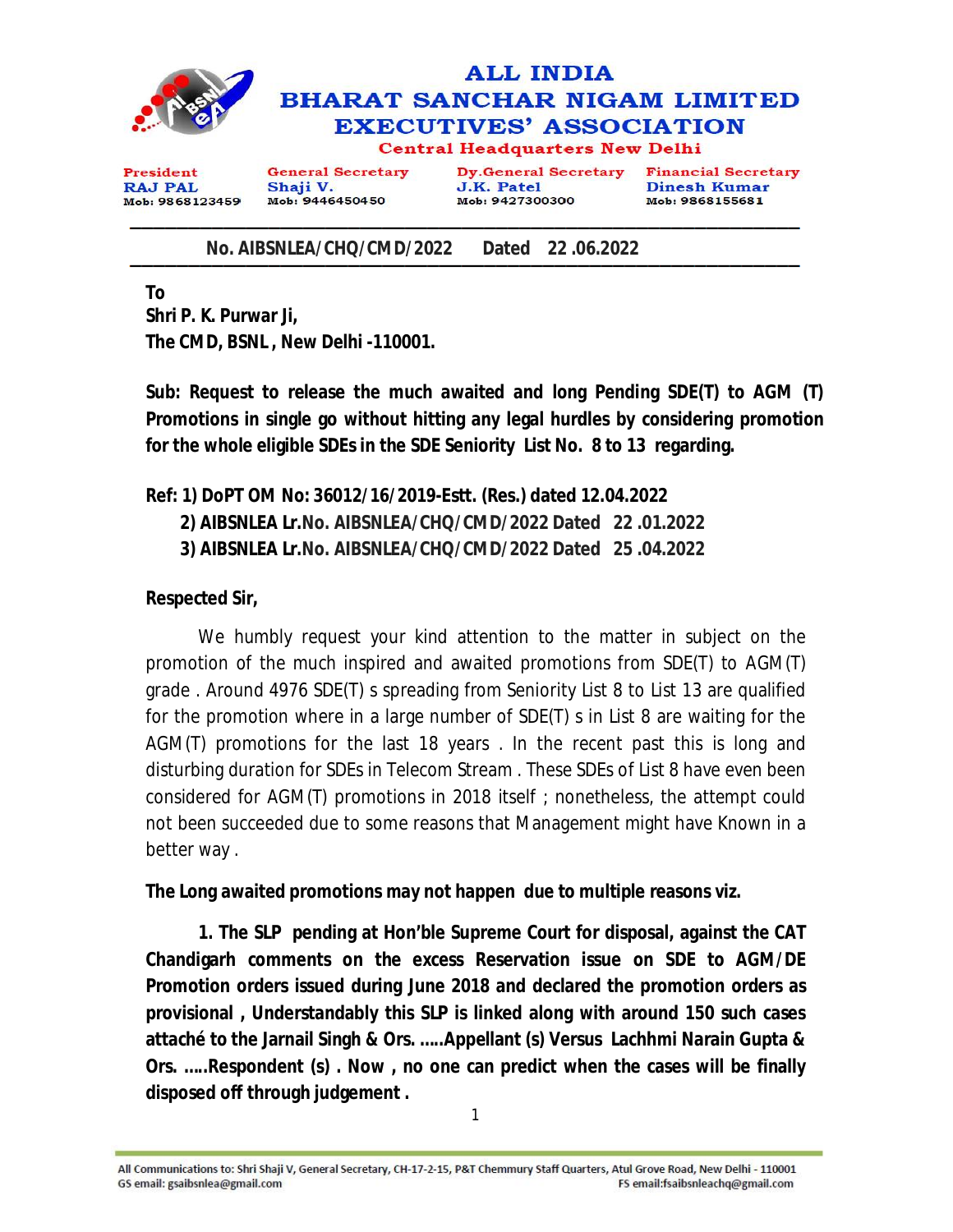**2. Since the SDE(T) to AGM(T) promotion orders released in 2018 is provisional and not made regular , obesely Management may think about releasing another set of regular Promotion orders that too not completely for all eligible officers for the same cadre may invite further legal complexities etc .**

As the real treatment for SDE(T) to AGM(T) promotions goes prolonged indefinitely , this uncertainty pushed all the affected executives into frustration . Hence , AIBSNLEA request your sagacious attention to adopt the practical solution to give promotions from SDE(T) to AGM(T)/DE(T) by releasing promotions orders for all the eligible candidates from SDE Seniority List No. 8 to 13 for around 4976 SDE(T)s against the 4500 vacancies projected below . The SDEs remain in excess for promotions may be considered either by up gradation of SDE post or by adopting some relaxation as a one time measure. **AIBSNLEA feels this is the only one solution for SDE to AGM Promotions to avoid the all the existing and future legal complications.**

BSNL Board has approved the Total Manpower requirement in BSNL and notified the Revised Sanctioned Strength after Post VRS Restructuring in Telecom Stream for DGM/AGM /SDE , available in column 1 and 2 of the trailing table vide Lr. No . 4-02/2021-Restg dated 23.11.2021,.

| Cadre                  | Sanctioned<br>Strength | Cadre wise<br>Total | Working<br>$\star$<br>Strength | Vacancy | Vacancy**<br>Projected |
|------------------------|------------------------|---------------------|--------------------------------|---------|------------------------|
| DGM(T) -Internal       | 1116                   | 1236                | 130                            | 1106    | 0                      |
| DR DGM(T)              | 120                    |                     |                                |         |                        |
| <b>AGM(T)-Internal</b> | 3600                   | 4500                | 1116                           | 3384    | 4500                   |
| МT                     | 900                    |                     |                                |         |                        |
| SDE(T)                 | 10687                  |                     |                                |         |                        |

\* \* Working strength as on 31-01-2022, actual would be less than Projected on Retirement

\*\* All the AGM (R) presently working can be elevated to DGM(Adhoc)/(Regular) on their completion of qualifying service of 4 years attaining within 2/3 months of time span

The above table vividly put on view the fact that available vacancies for promoting SDE(T)s to AGM(T)s is at full swing of 100% i.e., 4500 Numbers , the Revised Sanctioned Strength of AGM(T) after Post VRS Restructuring.

Availability of eligible working SDE(T) s in BSNL as per SDE (T) Seniority Lists No. 8 to 13 as follows

All Communications to: Shri Shaji V, General Secretary, CH-17-2-15, P&T Chemmury Staff Quarters, Atul Grove Road, New Delhi - 110001 GS email: gsaibsnlea@gmail.com FS email:fsaibsnleachq@gmail.com